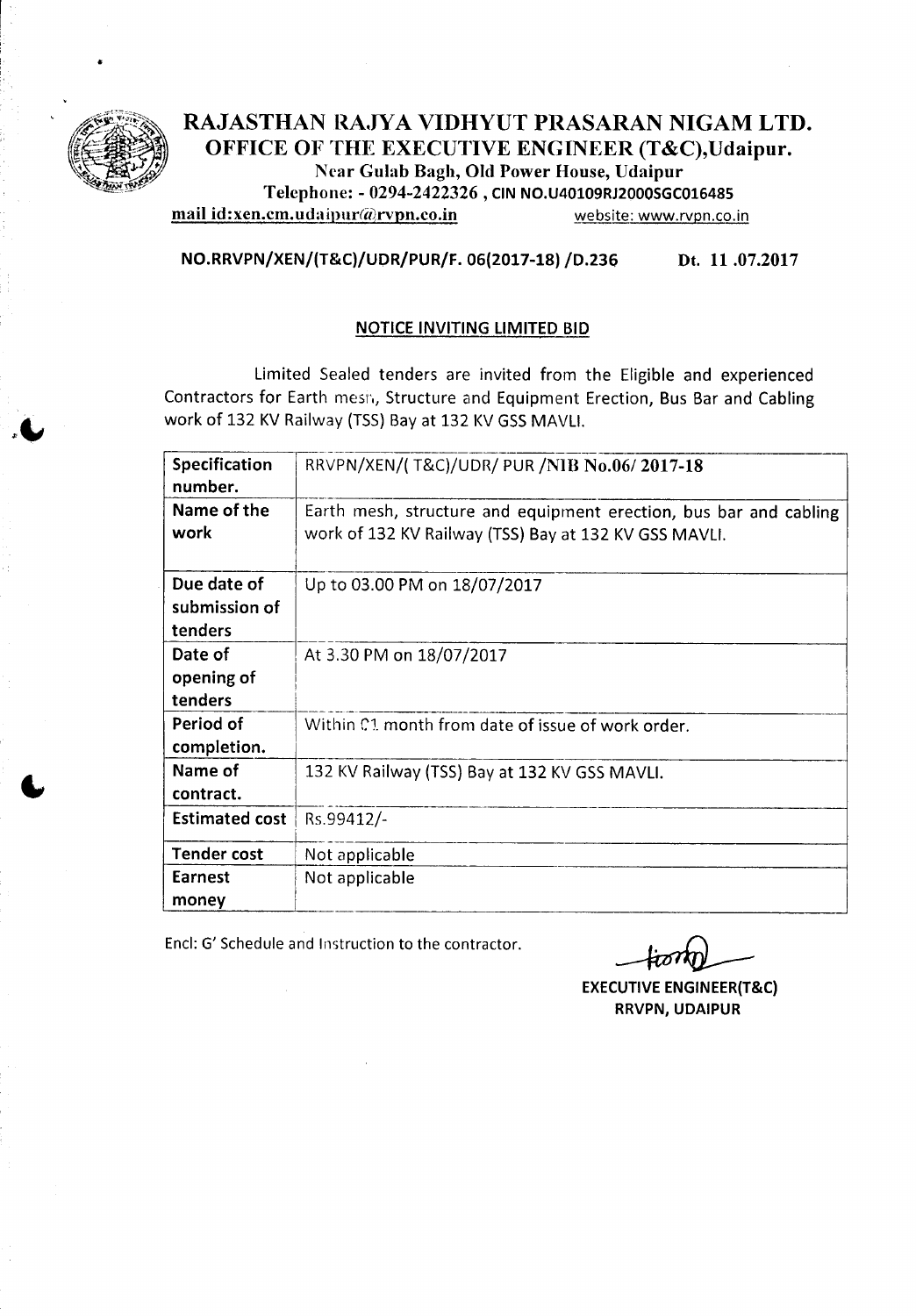# Annexure A : Compliance with the Code of Integrity and No **Conflict of Interest**

in 193

 $(3 - 1)$  and  $(3 - 1)$ 

"我们是我的

Any person participating in a procurement process shall -

- not offer any bribe, reward or gift or any material benefit e ther directly or indirectly in exchange for an unfair advantage in procurement process or to otherwise influence the  $(a)$ procurement process;
- not misrepresent or othit that misleads or attempts to mislead so as to obtain a financial  $(h)$ or other benefit or avoid an obligation;
- not indulge in any collusion, Bid rigging or anti-compet two behavior to impair the  $(c)$ transparency, fairness and progress of the procurement proposes;
- not misuse any information shared between the procuring Entity and the Bidders with  $(d)$ an intent to gain unfair advantage in the procurement process;
- not indulge in any coercion including impairing or harming or threatening to do the same, directly or indirectly, to any party or to its property to influence the  $(e)$ procurement process;
- (f) not obstruct any investigation or audit of a procurement process;
- disclose conflict of interest, if any; and  $(g)$
- disclose any previous transgressions with any Entity in India or any other country during the last three years or any debarment by any other procuring entity.  $(h)$

### Conflict of Interest:-

The Bidder participating in a bidding process must not have a Conflict of Interest.

A Conflict of Interest is considered to be a situation in which a party has interests that could improperly influence that party's performance of official duties or responsibilities, contractual obligations, or compliance with applicable laws and regulations.

i. A Bidder may be considered to be in Conflict of Interest with one or more parties in a bidding process if, including but not limited to:

a. have controlling partners/ shareholders in common; or

- b. receive or have received any direct or indirect subsidy from any of them; or
- c. have the same legal representative for purposes of the Bid; or
- d. have a relationship with each other, directly or through common third parties, that puts
- them in a position to have access to information about or influence on the Bid of another Bidder, or influence the decisions of the Procuring Entity regarding the bidding process; or
- e. the Bidder participates in more than one Bid in a bidding process. Participation by a Bidder in more than one Bid will result in the disqualification of all Bids in which the Bidder is involved. However, this does not limit he inclusion of the same subcontractor, not otherwise participating as a Bidder, in more than one Bid; or
- the Bidder or any of its affiliates participated as a consultant in the preparation of the design or technical specifications of the Goods, Works or Services that are the subject  $f_{\perp}$ of the Bid; or
- Bidder or any of its affiliates has been hired (or is proposed to be hired) by the  $\mathbf{2}$ . Procuring Entity as engineer-in-charge/ consultant for the contract.

Docl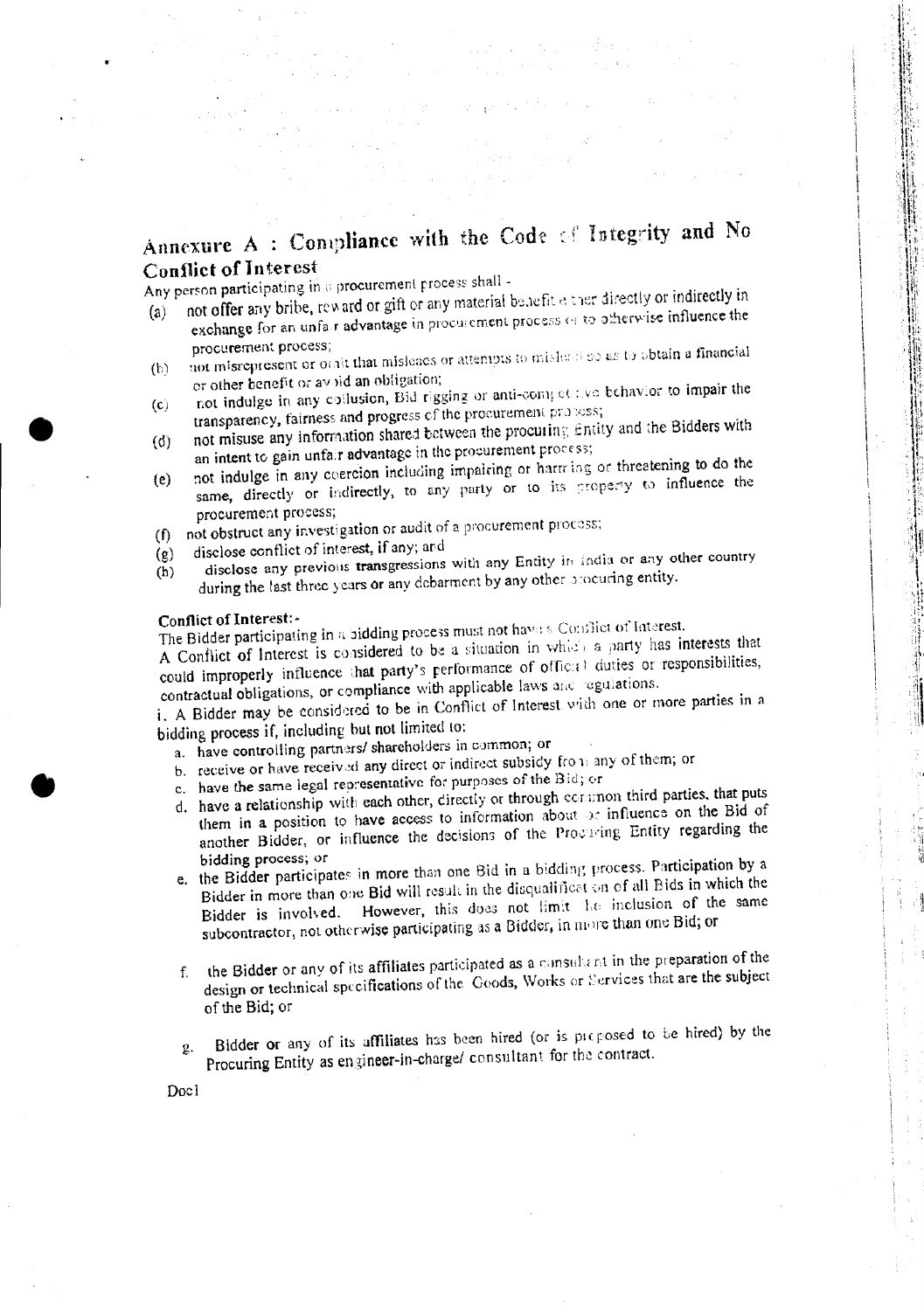# Annexure B : Declaration by the Bidder regarding Qualifications

.1

1  $\ddot{\phantom{0}}$ 

 $\overline{\phantom{a}}$ 

<u>In de la Para</u> I I I

> \ I

**"**<br>|

Declaration by the Bidder

I

In relation to my/our  $B$ id submitted to  $\dots\dots\dots\dots\dots\dots\dots$  for procurement of ................... in response to their Notice Inviting Bids No . Dated.............. I/we hereby declare under Section 7 of Rajasthan Transparency in Public Procurement Act, 2012, that:

- 1. I/we possess the necessary professional, technical, financial and managerial resources and competence required ty the Bidding Document issued by the Procuring Entity;
- 2. I/we have fulfilled my/our obligation to pay such of the taxes payable to the Union and the State Government or  $\epsilon$ r.y local authority as specified in the Bidding Document;
- 3. I/we are not insolvent, in receivership, bankrupt or being wound up, not have my/our affairs administered ty a court or a judicial officer, not have my/our business activities suspended and not the subject of legal proceedings for any of the foregoing reasons;
- 4. I/we do not have, and our directors and officers not have, been convicted of any criminal offence related to my/our professional conduct or the making of false statements or misrepresentations as to my/our qualifications to enter into a procurement contract within a period of three years preceding the commencement of this procurement process, or not have been otherwise d'squalified pursuant to debarment proceedings;
- 5. l/we do not have a conflict of interest as specified in the Act, Rules and the Bidding Document, which materially affects fair competition;

Date: Place:

----,------,-,-- ..-".•--,--.- ..---..~.---.•.'.---

Signature of bidder Name: Designation: Address:

Docl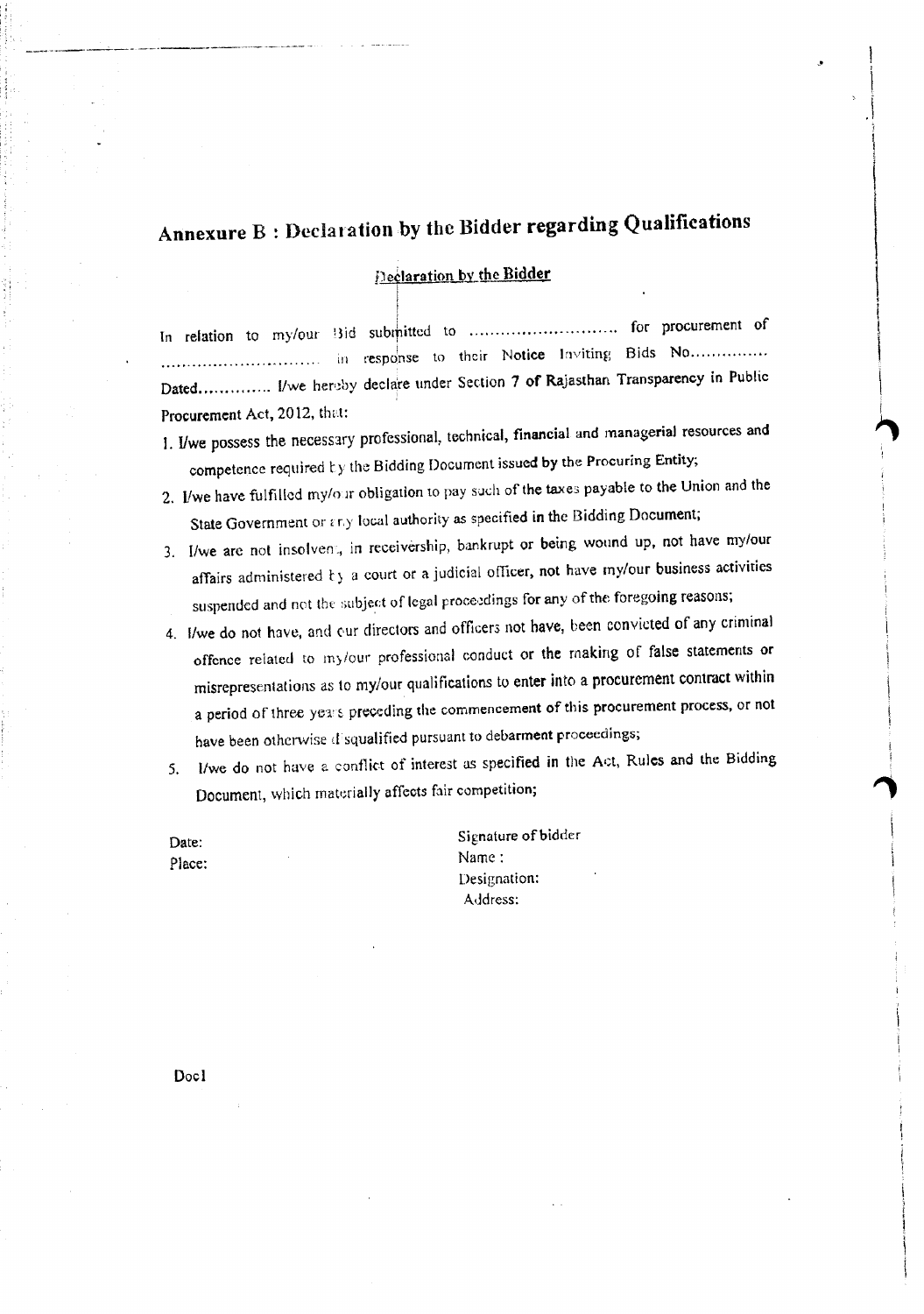## Annexure C : Grievance Redressal during Procurement Process

- -- ----- --------

The designation and address of the First Appellate Authority is . The designation and address of the Second Appellate Authority is \_ (1) Filing an appeal

If any Bidder or prospective bidder is aggrieved that any decis en, action or omission of the Procuring Entity is in contravention to the provisions of the Act or the Rules or the Guidelines issued thereunder, he may file an appeal to Fir; Appellate Authority, as specified in the Bidding Document within a period of ten days from the date of such decision or action, omission, as the case may be, clearly giving the specific ground or grounds on which he feels aggrieved:

Provided that after the declaration of a Bidder as successful the appeal may be filed only by a Bidder who has participated in procurement proceedings:

Provided further that in case a Procuring Entity evaluates the Fechnical Bids before the opening of the Financial Bids, an appeal related to the matter cf Financial Bids may be filed only by a Bidder whose Technical Bid is found to be acceptable.

- (2) The officer to whom an appeal is filed under para (1) shal deal with the appeal as expeditiously as possible and shall endeavour to dispose it of within thirty days from the date of the appeal.
- (3) If the officer designated under para (1) fails to dispose of the appeal filed within the period specified in para (2), or if the Bidder or prospective bidder or the Procuring Entity is aggrieved by the order passed by the First Appellate Authority, the Bidder or prospective bidder or the Procuring Entity, as the case may be may file a second appeal to Second Appellate Authority specified in the Bidding Document in this behalf within fifteen days from the expiry of the period specified in para (2) or of the date of receipt of the order passed by the First Appellate Authority, as the case  $\max y$  be.

#### (4) Appeal not to lie in certain cases

No appeal shall lie against any decision of the Procuring Entity relating to the following matters, namely:-

- (a) determination of need of procurement;
- (b) provisions limiting participation of Bidders in the Bid process;
- (c) the decision of whether or not to enter into negotiations;
- (d) cancellation of a procurement process;
- (e) applicability of the provisions of confidentiality.

#### (5) Form of Appeal

- (a) An appeal under para (I) or (3) above shall be in the annexed Form along with as many copies as there are respondents in the appeal.
- (b) Every appeal shall be accompanied by an order appealed against, if any, affidavit verifying the facts stated in the appeal and proof of payment of fee.

Doc I

**•** 

•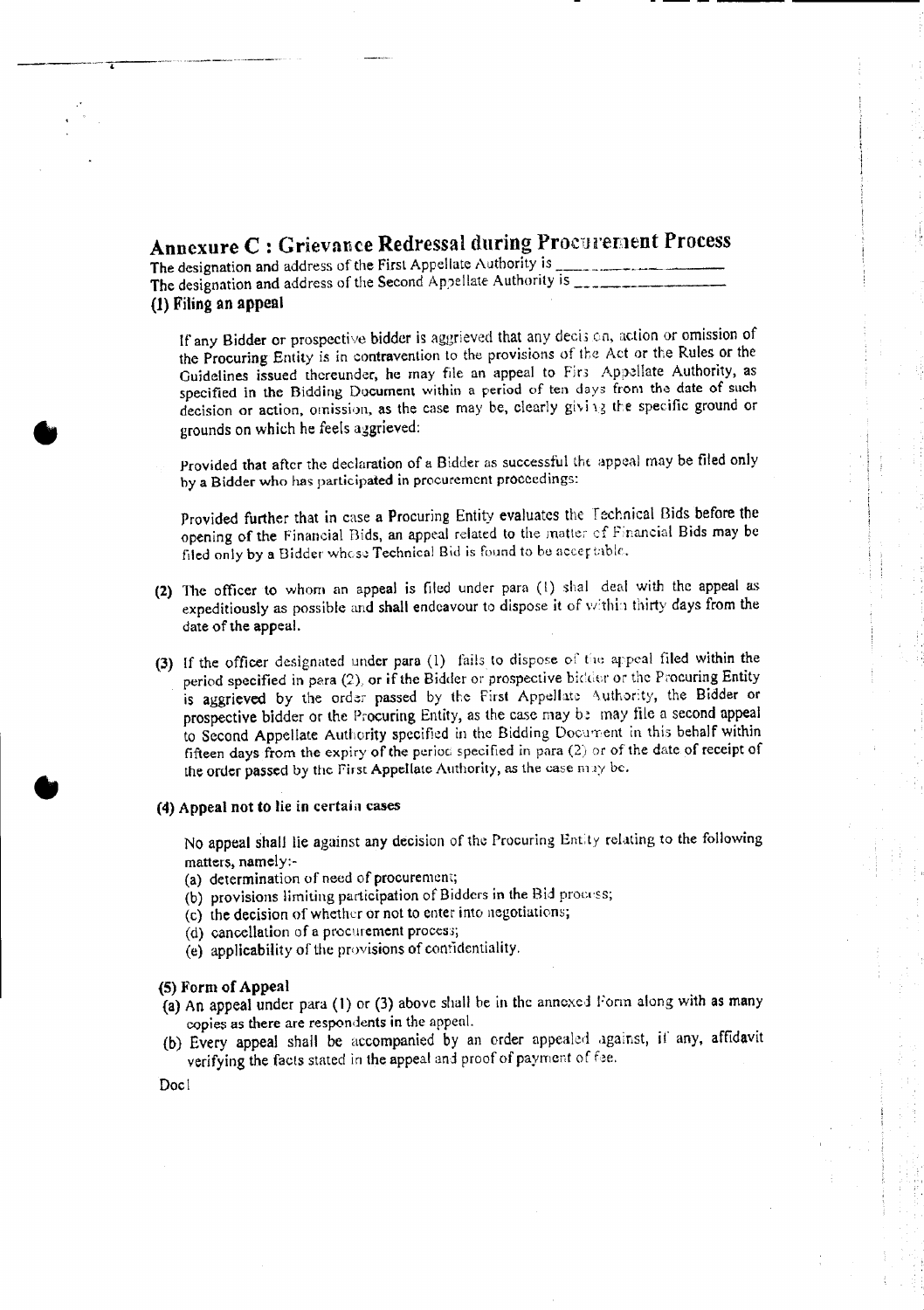## Annexure D : Additional Conditions of Contract 1. Correction of arithmetical errors

Provided that a Financial Bid is substantially responsive, the Procuring Entity will correct arithmetical errors during evaluation of Financial Bids on the following basis:

- i. if there is a discrepancy between the unit price and the tota price that is obtained by multiplying the unit price and quantity, the unit price shell prevail and the total price shall be corrected, unless in the opinion of the Proc.i ing Entity there is an obvious misplacement of the decimal point in the unit price, in which case the total price as quoted shall govern and the unit price shall be corrected;
- ii. if there is an error in a total corresponding to the addition or subtraction of subtotals. the subtotals shall prevail and the total shall be corrected; and
- iii. if there is <sup>a</sup> discrepancy between words and figures, the amount in words shall prevail, unless the amount expressed in words is related ;0 an arithmetic error, in

which case the amount in figures shall prevail subject to (i) and (ii) above. If the Bidder that submitled the lowest evaluated Bid does not accept the correction of errors, its Bid shall be disqualified and its Bid Security shall be forfeited or its Bid Securing Declaration shall be executed.

# 2. Procuring Entity's Right to Vary Quantities

(i) At the time of award of contract, the quantity of Goods, *vt :* ·ks or services originally specified in the Bidding Document may be increased or decreased by a specified percentage, but such increase or decrease shall not exceed twer Ly percent, of the quantity specified in the Bidding Document. It shall be without any clange in the unit prices or other terms and conditions of the Bid and the conditions of contract.

(ii) If the Procuring Entity does not procure any subject matter of procurement or procures less than the quantity specified in the Bidding Document due to change in circumstances, the Bidder shall not be entitled for any claim or compensation except otherwise provided in the Conditions of Contract.

(iii) In case of procurement of Goods or services, additional quantity may be procured by placing a repeat order on the rates and conditions of the original order. However, the additional quantity shall not be more than 25% of the value of Goods of the original contract and shall be within one month from the date of expiry of last supply. If the Supplier fails to do so, the Procuring Entity shall be free to antinge for the balance supply by limited Bidding or otherwise and the extra cost incurred shall be recovered from the Supplier.

Doc l

----"-"

,---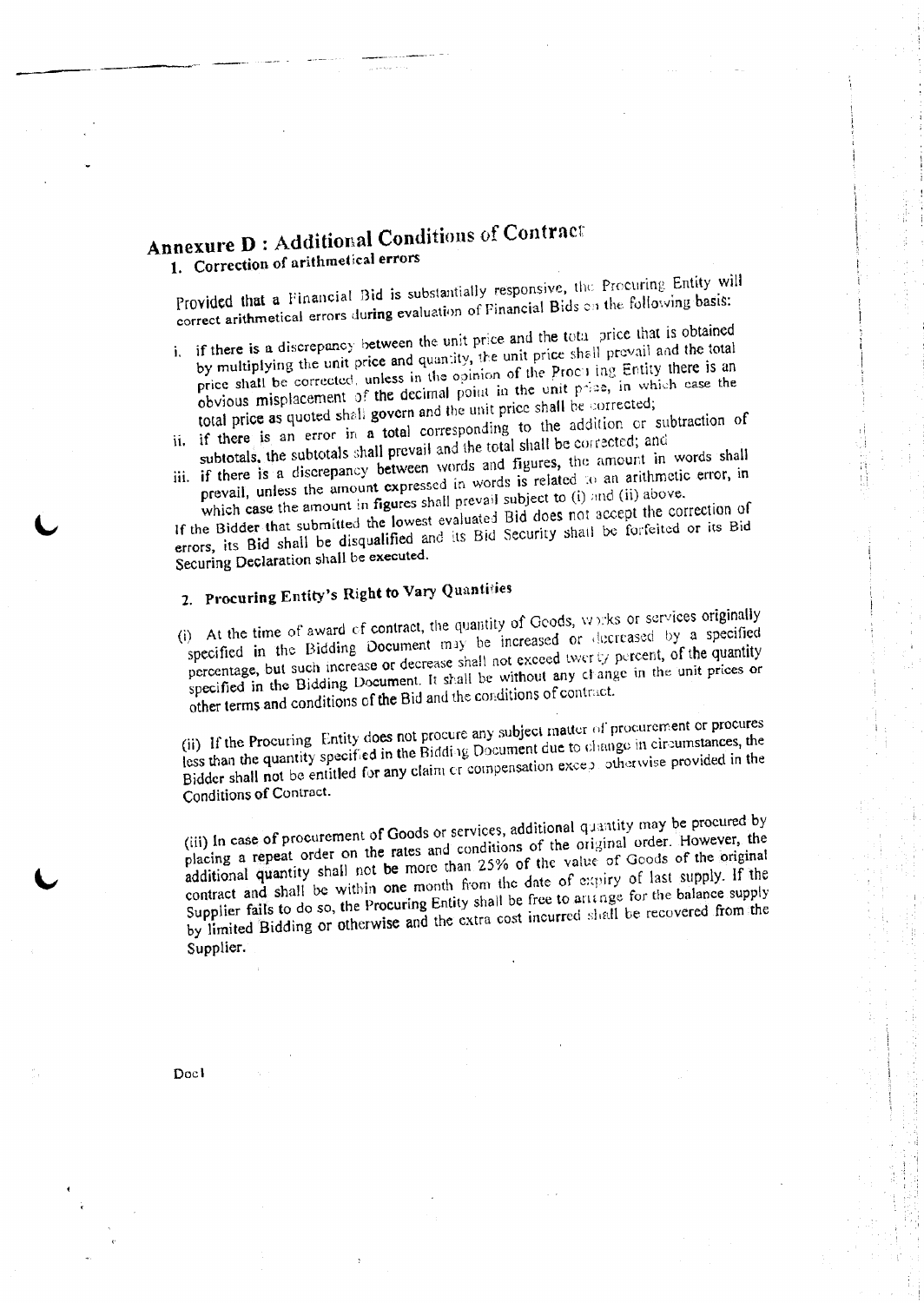(c) Every appeal may be presented to First Appellate Authority or Second Appellate Authority, as the case may be, in person or through registered post or authorised representative.

#### (6) Fee for filing appeal

;,...\_\_-- ..........\_\_.-~---'--------'.-----.-

•

•

- (a) Fee for first appeal shall be rupees two thousand five hundred and for second 'appeal shall be rupees ten thousand, which shall be non-refundable.
- (b) The fee shal: be paid in rhe form of bank.demand draft or banker's cheque of a Scheduled Bank in India payable in the name of Appellate Authority concerned.

#### (7) Procedure for disposal of appeal

- (a) The First Appellate Authority or Second Appellate Authority, as the case may be, upon filing of appeal, shall issue notice accompanied by ropy of appeal, affidavit and documents, if any, to the respondents and fix date of hearing.
- (b) On the date fixed for hearing, the First Appellate Authority or Second Appellate Authority, as the case may be, shall-
	- (i) hear all the parties to appeal present before him; and
	- (ii) peruse or inspect doc. .nents, relevant records or copies thereof relating to the matter.
- (c) After hearing the PJ 1ies. perusal or inspe ction of documents and relevant records or copies thereof relating to the matter, the Appellate Authority concerned shall pass an order in writing and provide the copy of order to the parties to appeal free of cost,
- (d) The order passed under sub-clause (c) above shall also be placed on the State Public Procurement Portal.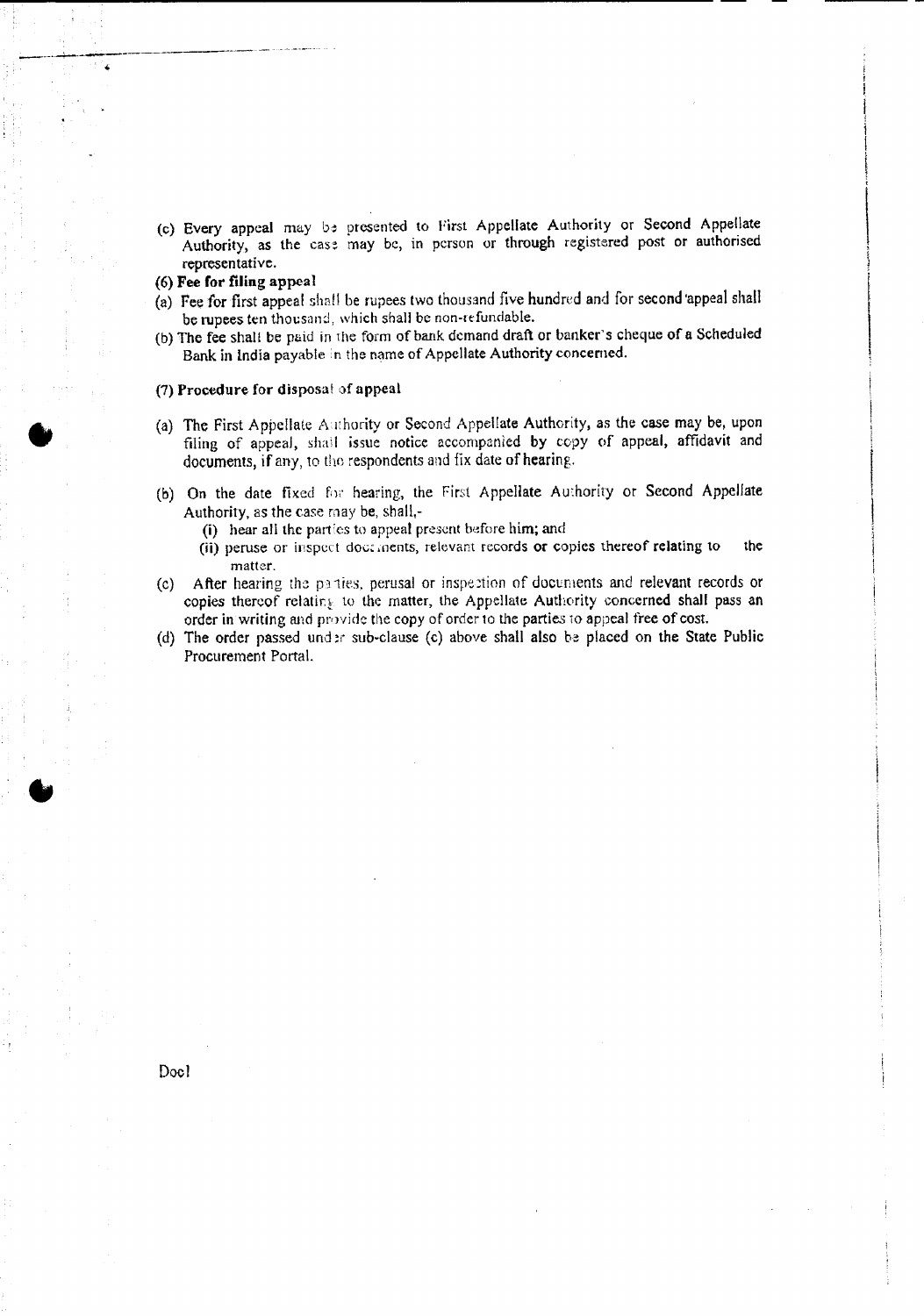### FORM No. 1 [Sec rule 83J

Memorandum of Appeal under the Rajusthan Transparency in Public Procurement Act, 2012

Appeal  $No$  ......... $of$  .................

Before the (First ' Second Appellate *f.*uthority) 1. Particulars of appellant:

(i) Name of the appellant:

(ii) Official address, if any:

(iii) Residential address:

2. Name and address of the respondent $(s)$ :

(i)

--------------- ------

(ii)

(iii)

3. Number and dale of the order appealed against and name and designation of the officer *<sup>J</sup>* authority who passed the order (enclose copy), or a statement of a decision, action or omission of the Procuring Entity in contravention to the provisions of the Act by which the appellant is aggrieved:

4. If the Appellant proposes to be represented by a representative, the name and postal address of the representative:

5. Number of affidavits and documents enclosed with the appeal: ............ <sup>~</sup> <sup>~</sup> , , ,. , ,............ ... ,. . 6. Grounds of appeal: Grounds of appeal: ...: , ,. ,...,. , , ... ., ~.. '" ..,. " ,. ,. , ........................... ' \_.......... . (Supported by an affidavit) 7. Prayer: The contract of the contract of the contract of the contract of the contract of the contract of the contract of the contract of the contract of the contract of the contract of the contract of the contract of the 

. . . . . . . . . . . . Place .

Date : . Appellant's Signature

",'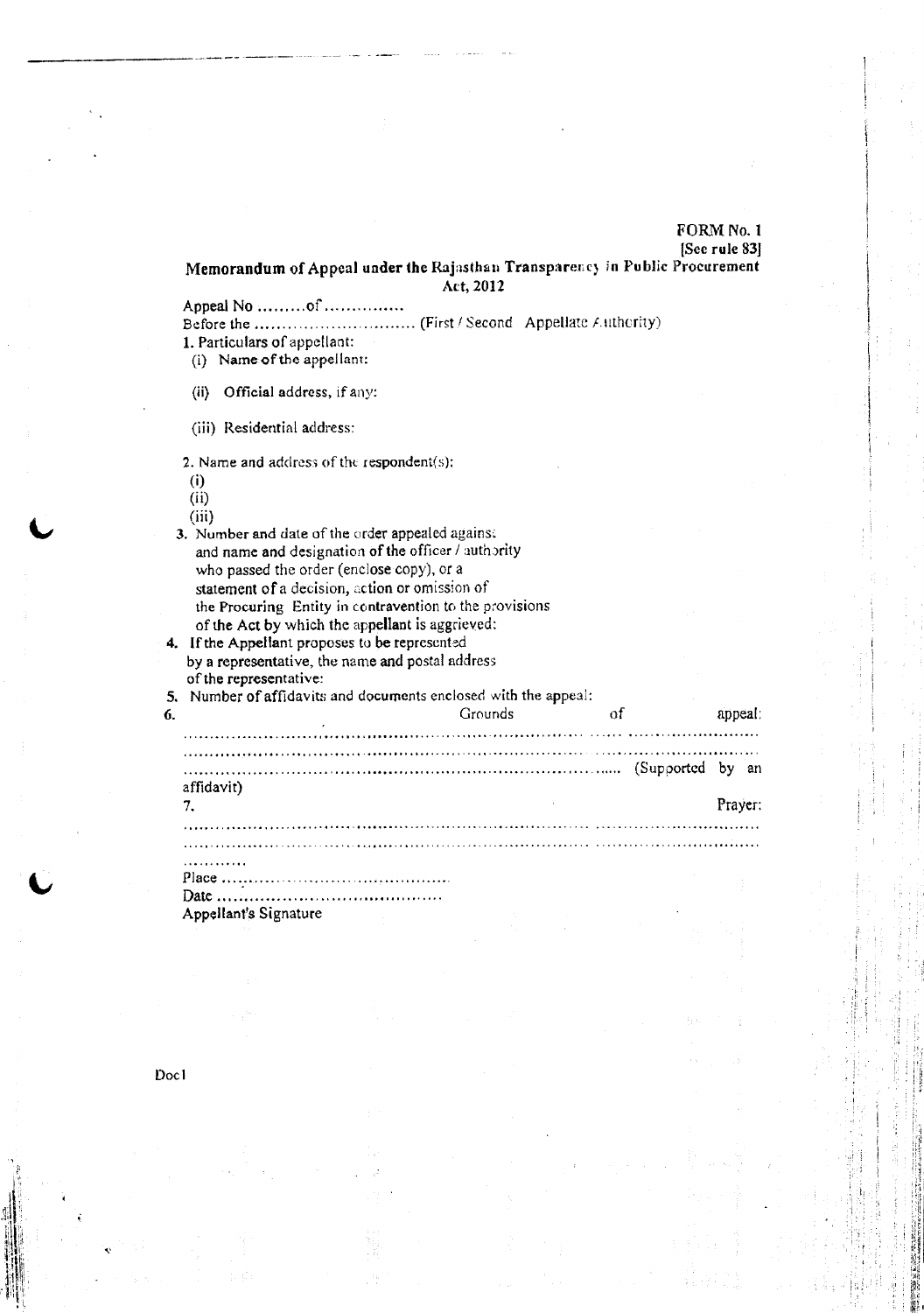### 3. Dividing quantities among more than one Bidder at the time of award (In case of procurement of Goods)

------------------------------------- - \_. -- --------

~,------~-----------------

As a general rule all the quantities of the subject matter of procurement shall be procured from the Bidder, whose Bid is accepted. However, when it is considered that the quantity of the subject matter of procurement to be procured is very large and it may not be in the capacity of the Bidder, whose Bid is accepted. to deliver the entire quantity or when it is considered that the subject matter of procurement to be procured is of critical and vital nature, in such cases, the quantity may be divided between the Bidder, whose Bid is accepted and. the second lowest Bidder or even more Bidders in that order, in a fair, transparent and equitable manner at the rates of the Bidder,whose Bid is accepted.

Docl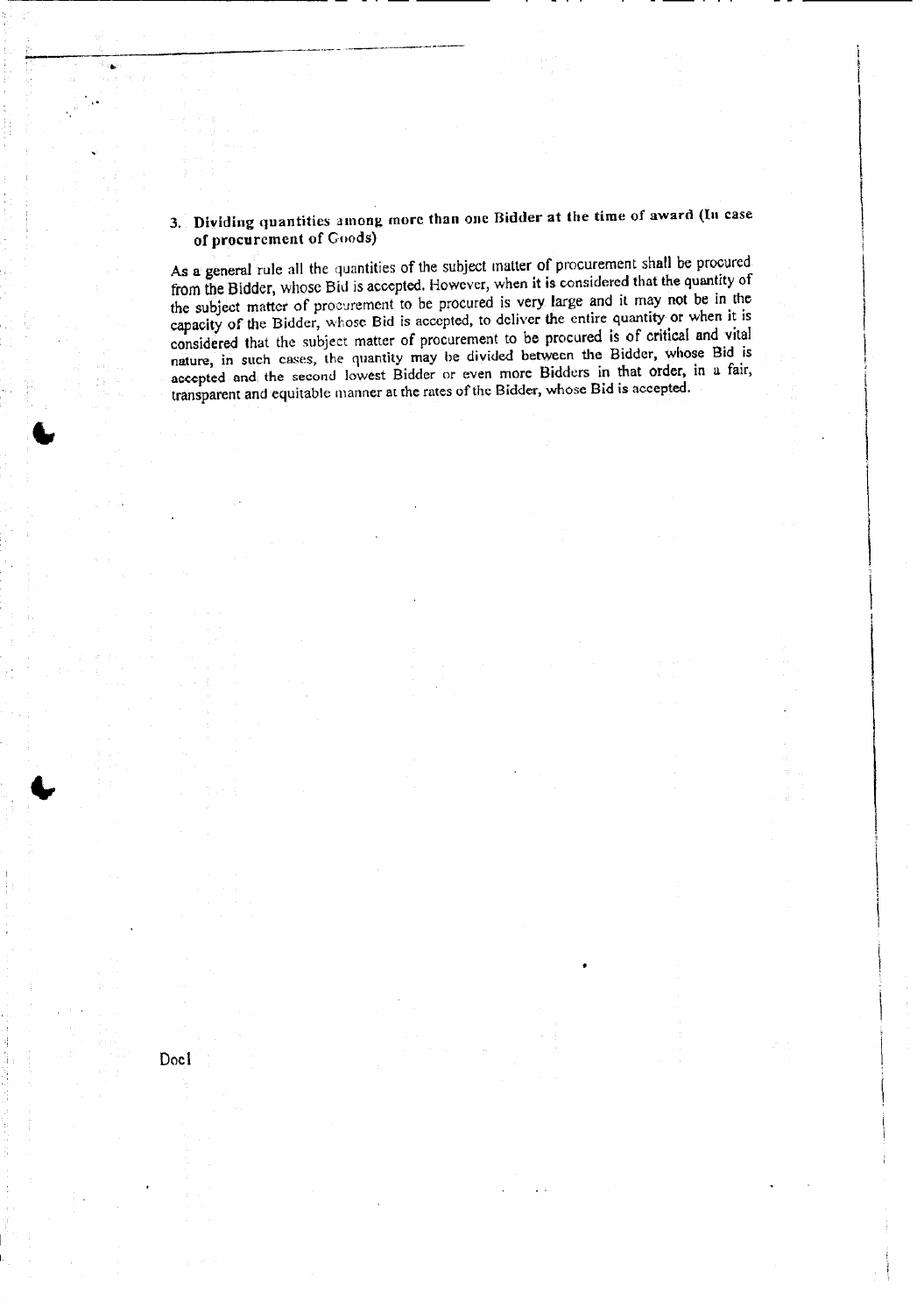### **G - SCHEDULE FOR THE WORK OF EARTH MESH, STRUCTURE ERECTION, EQUIPMENT** ERECTION, BUS BAR AND CABLING OF 132 KV RAILWAY (TSS) BAY AT 132 KV GSS MAVLI WBS No.:- CBAY/15.10.01

| <b>BSR</b><br>Unit<br>Description                                                                                                                                                  |         | [RVPN BSR-2017 issued vide L.No. RVPN/SE(Contracts-II_)/XEN-4/F.D. 45 JAIPUR,DATED 21.04.2017 |             |  |  |  |
|------------------------------------------------------------------------------------------------------------------------------------------------------------------------------------|---------|-----------------------------------------------------------------------------------------------|-------------|--|--|--|
| ltem.<br>No.                                                                                                                                                                       | Rate    | Qty                                                                                           | Total       |  |  |  |
| <b>EARTH MESH WORK</b><br>$\mathbf 1$                                                                                                                                              |         |                                                                                               |             |  |  |  |
| Laying of earth mesh with 25 nm/28 mm.dia. M.S.Rod at a depth of 0.80 metre from top<br>A                                                                                          |         |                                                                                               |             |  |  |  |
| level of foundations, including excavation of trench of required depth and back filling of                                                                                         |         |                                                                                               |             |  |  |  |
| [the came-harsperature] of M S Rod, from site store to locations, welding of M.S.Rod to[                                                                                           |         |                                                                                               |             |  |  |  |
| M.S Rod along the length at crossings and with earth electrodes as per drawing,                                                                                                    |         |                                                                                               |             |  |  |  |
| application of bitumers compound and covering withbitumen impregnated tape on all                                                                                                  |         |                                                                                               |             |  |  |  |
| welded joints for the type of soil prevalent at 0.80 meter below top level of                                                                                                      |         |                                                                                               |             |  |  |  |
| foundations (M.S Rod of above sizes & M.S.Flat as required shall be made available by                                                                                              |         |                                                                                               |             |  |  |  |
|                                                                                                                                                                                    |         |                                                                                               |             |  |  |  |
| RVPN)<br>a) In case electricity is made available by RVPN without charges.                                                                                                         |         |                                                                                               |             |  |  |  |
| Metres<br>ii) Hard soil/Murtan: black cotton soil                                                                                                                                  | 26.00   | 90                                                                                            | <b>2340</b> |  |  |  |
| Laying of earthing risers of 50x6mm/50x10mm/50x12mm size M.S.Flat at a depth of<br>8                                                                                               |         |                                                                                               |             |  |  |  |
| it 50 metre from top level of foundations, including excavation of trench of required                                                                                              |         |                                                                                               |             |  |  |  |
| depth and backfilling of the same, transportation of M.S.Flat from site store to locations,                                                                                        |         |                                                                                               |             |  |  |  |
| preparation of risers, bending as per requirement (after heating if necessary), fixing on                                                                                          |         |                                                                                               |             |  |  |  |
| and welding/bolting to equipment/structure and peaks of structures, laying in the trench,                                                                                          |         |                                                                                               |             |  |  |  |
| welding to the earth mesh of M.S.Rod as per drawing, including welding of extra length                                                                                             |         |                                                                                               |             |  |  |  |
| of M.S. Flat if required, application of bitumen compound and covering with bitumen                                                                                                |         |                                                                                               |             |  |  |  |
| limpreemated tape on all welded joints, painting of all surfaces of risers above ground                                                                                            |         |                                                                                               |             |  |  |  |
| Hevel with lied oxide and green paint, for the type of soil prevalent at 0.80 metre below                                                                                          |         |                                                                                               |             |  |  |  |
| $\{ \text{tog} \text{ level of foundations} \}$ M S.Rod of above sizes & M.S.Flat as required shall be made                                                                        |         |                                                                                               |             |  |  |  |
| availablel by RVPN                                                                                                                                                                 |         |                                                                                               |             |  |  |  |
| a) In case electricity is made available by RVPN without charges.                                                                                                                  |         |                                                                                               |             |  |  |  |
| ii) Hard soil/Murram/black cotton soil<br>Metres                                                                                                                                   | 28.00   | 180                                                                                           | 5040        |  |  |  |
| Placing /Driving of earth electrode of 25/28mm dia M.S.Rod of length 3.30<br>С                                                                                                     |         |                                                                                               |             |  |  |  |
| $[$ metres(approx) to a death of -3.80 metres from the top level of foundations, including                                                                                         |         |                                                                                               |             |  |  |  |
| [excavation of pit as required and back filling of the same, transportation of M.S.Rod]                                                                                            |         |                                                                                               |             |  |  |  |
| from site store to locations cutting of M.S.Rod to desired length preparation of one end                                                                                           |         |                                                                                               |             |  |  |  |
| as soke if necessary welding of earth electrode to earth mesh of M.S.Rod as per                                                                                                    |         |                                                                                               |             |  |  |  |
| drawing, application of bitumen compound and covering with bitumen ;impregnated                                                                                                    |         |                                                                                               |             |  |  |  |
| tape on all welded joints, for the type of soil prevalent at 4.80 metres below top level of                                                                                        |         |                                                                                               |             |  |  |  |
| Toundations (M.S.Rod or above sizes & M.S.Flat as required shall be made availablel by                                                                                             |         |                                                                                               |             |  |  |  |
| RRVPN)                                                                                                                                                                             |         |                                                                                               |             |  |  |  |
| alln case electricity is made available by RRVPN without charges                                                                                                                   |         |                                                                                               |             |  |  |  |
| Nos.<br>iii) Soft rock                                                                                                                                                             | 532.00  | 5                                                                                             | 2660        |  |  |  |
| ERECTION ON SUB-STATION STEEL STRUCTURES columns, beams, lighting mast<br>$\overline{2}$<br>and equipment structures (excluding Circuit Breakers and Capacitor Banks) of all types |         |                                                                                               |             |  |  |  |
|                                                                                                                                                                                    |         |                                                                                               |             |  |  |  |
| including transportation of structure members, nuts & Bolts, washers etc. from site                                                                                                |         |                                                                                               |             |  |  |  |
| strore to locations their assembly, placing on foundaion fixiing of template, with                                                                                                 |         |                                                                                               |             |  |  |  |
| foundation bolts as required. levelling and preparing for grouting as required, but<br>excluding grouting, erection after grouting and tightening and punching of nuts &           |         |                                                                                               |             |  |  |  |
| M. T.                                                                                                                                                                              | 2321.00 | 13                                                                                            | 30173       |  |  |  |
| bolts (Maximum height of structures) upto 20 metres).                                                                                                                              |         |                                                                                               |             |  |  |  |
| <b>Bus-Bar Work</b><br>3                                                                                                                                                           |         |                                                                                               |             |  |  |  |
| Straging of 2.0 + Y = 32 FA 33 KV & 11 KV Bus B of ACSR Conductor, including<br>A                                                                                                  |         |                                                                                               |             |  |  |  |
| transportation of conductor disc insulator and tension hardware from site stores to                                                                                                |         |                                                                                               |             |  |  |  |
| location, laying and cutting requiredlengthof conductor cleaning and assembly of disc                                                                                              |         |                                                                                               |             |  |  |  |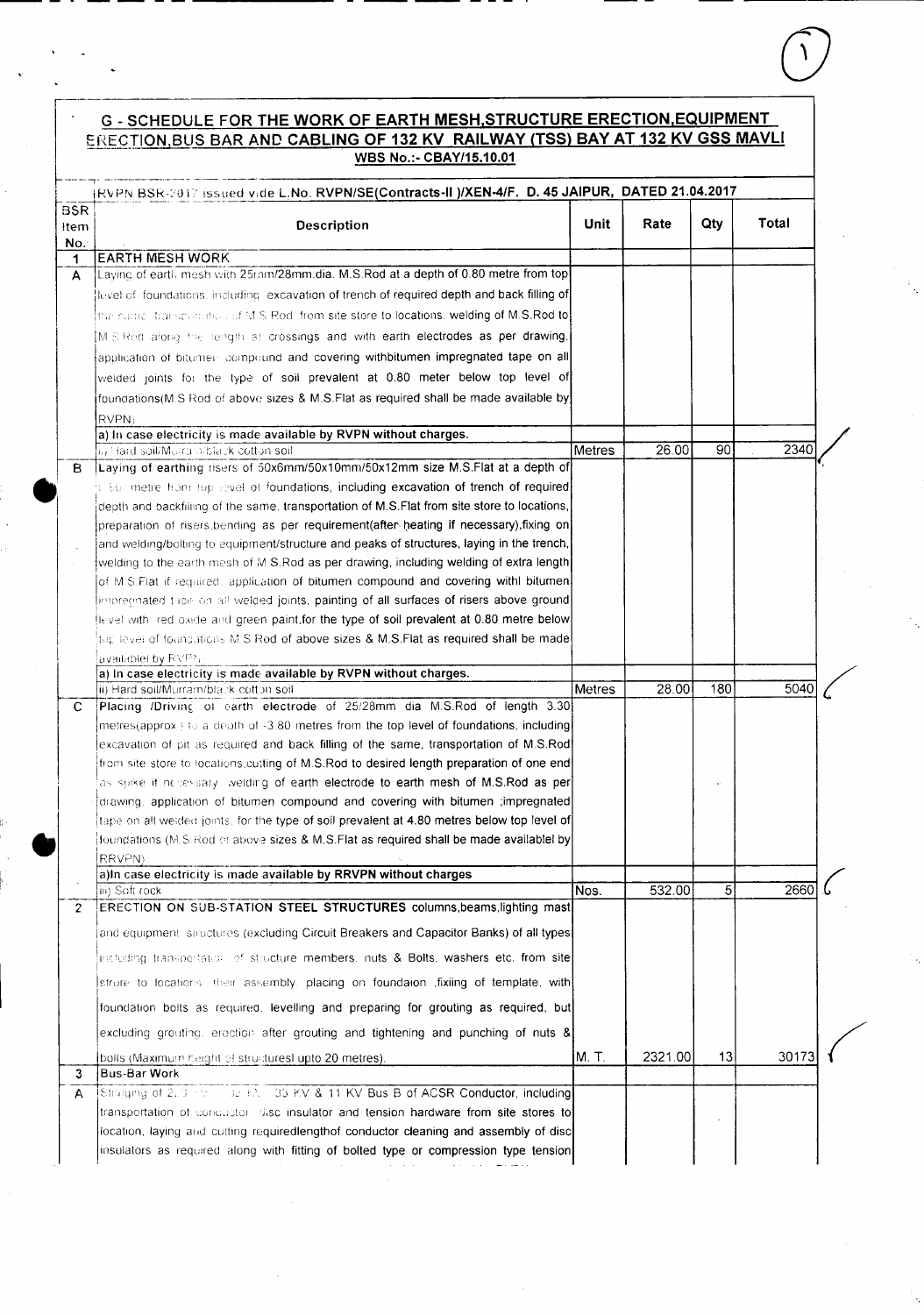|    | phardware as made available (compression Machine shall be provided by RVPN on rent)                                                                                              |         |         |                |       |  |
|----|----------------------------------------------------------------------------------------------------------------------------------------------------------------------------------|---------|---------|----------------|-------|--|
|    | free basis), making upto to one end stringing of conductors between the beams with                                                                                               |         |         |                |       |  |
|    | specified say and tension, also equalising sag and fitting spacers and spacers T-                                                                                                |         |         |                |       |  |
|    | Clamps for twin conductor for three phases of conductors in each bus - section                                                                                                   |         |         |                |       |  |
|    | i) Single ACSR Zebra                                                                                                                                                             | Section | 1356.00 | 2              | 2712  |  |
|    | <b>In Single ACSR Panther</b>                                                                                                                                                    | Section | 1165.00 | 1              | 1165  |  |
| B  | JUMPERS of ACSR Conductor (3 nos. Y type ) between bus to equipment,or Between<br>lequipment to equipment or between bus to bus, including transportation of conductor,          |         |         |                |       |  |
|    | idisc insulator and hardware from site store to location, cleaning and assembly of disc                                                                                          |         |         |                |       |  |
|    | insidiant as requrient palone with fitting of suspention hardware and erection as                                                                                                |         |         |                |       |  |
|    | hequined cutters centered to with of conductor, marking connections fixing of spacers &                                                                                          |         |         |                |       |  |
|    | spacers t-clamp as required cightening of clamps/connectors, dressing, etc., for three                                                                                           |         |         |                |       |  |
|    | phase<br>i) single ACSR ZEBRA/PANTHER Conductor                                                                                                                                  | Set     | 333.00  | 20             | 6660  |  |
| 4  | STRINGING of Earth wire(size 7/3.15 min or 7/4.00 mm) including transportation of                                                                                                |         |         |                |       |  |
|    | earthwire, tension hardwares, etc., from site store to locations, laying and cutting                                                                                             |         |         |                |       |  |
|    | required length of earthwire fitting of bolted type or compression type hardware as                                                                                              |         |         |                |       |  |
|    | Imade available congression machine shall be provided by RVPN on rent free<br>basis) making up at one end stringing of earthwire between structure peaks with                    |         |         |                |       |  |
|    | specified sag and tension jumpering and connecting earth bonds, for single earthwire.                                                                                            |         |         |                |       |  |
|    |                                                                                                                                                                                  | Each    | 292.00  |                | 1168  |  |
| 5  | <b>ERECTION OF SUB STATION EQUIPMENTS</b>                                                                                                                                        |         |         |                |       |  |
| B  | Transformer/Potential<br>Transformer/Capacitive<br>iErection.<br>of<br>current<br>Voltage                                                                                        |         |         |                |       |  |
|    | Transformer/Senes Reactor/Residual Voltage/Transformer/Neutral Current Transformer                                                                                               |         |         |                |       |  |
|    | with clamps & connectors on already erected steel structure including transportation                                                                                             |         |         |                |       |  |
|    | ifrom site store to obtacons, fabrication of base frame , fixing of terminal connectors,                                                                                         |         |         |                |       |  |
|    | Itightening of nuts & boits etcl complete in all respects.                                                                                                                       |         |         |                |       |  |
|    | <b>II) 132 KV CT/PT/CVT</b>                                                                                                                                                      | Nos.    | 1415.00 | 91             | 12735 |  |
| C  | Erection of Lightening Arrestor on already erected steel structure including                                                                                                     |         |         |                |       |  |
|    | transportation of base trame P.L 's contacts. Mechanism-box, clamps & connectors,                                                                                                |         |         |                |       |  |
|    | letc. from site store to locations. Minor fabrication as required, and fixing of terminal                                                                                        |         |         |                |       |  |
|    | connectors, etc. adjustment/alignment of isolator and its earth blade, if provided, for                                                                                          |         |         |                |       |  |
|    | their smooth clients are a string adjustment if, required after jumpering.                                                                                                       |         |         |                |       |  |
|    | <b>ID 132 KV</b>                                                                                                                                                                 | Nos.    | 1422.00 | 3              | 4266  |  |
| D  | Erection of Isolators on already erected steel structure including transportation of                                                                                             |         |         |                |       |  |
|    | base frame. P.I. 's. contacts. Mechanism-box, clamps & connectors, etc. from site store                                                                                          |         |         |                |       |  |
|    | to locations. Minor fabrication as required, and fixing of terminal connectors,                                                                                                  |         |         |                |       |  |
|    | iii) 132 KV                                                                                                                                                                      |         |         |                |       |  |
|    | ia) Without Earth Blade                                                                                                                                                          | Nos.    | 2596.00 | $\mathbf{2}$   | 5192  |  |
|    | jb) With Single Earth Blade                                                                                                                                                      | Nos.    | 3045.00 |                | 3045  |  |
|    | Errection of post insulator on already erected structure including transportation of pi's                                                                                        |         |         |                |       |  |
|    | indi-bolts, clamps and conductors etc., from site store to location ,febrication of base                                                                                         |         |         |                |       |  |
|    | frame and assembly if required, fixing of clamps etc.                                                                                                                            |         |         |                |       |  |
|    | ii) 132KV                                                                                                                                                                        | Nos.    | 665.00  | 6              | 3990  |  |
| 6  | Errection of Control & Relay Panels complete in all respects including transportation<br>to site store to control room, paicing on foundation / cable trench as per layout,      |         |         |                |       |  |
|    | linterconnection between Control & Relay panels and with existing panels and with                                                                                                |         |         |                |       |  |
|    | existing panels, fixing of side / top covers and doors, earthing to existing earth strip in                                                                                      |         |         |                |       |  |
|    | the centrol room, connection of bus wiring to existing panel and between conrol and                                                                                              |         |         |                |       |  |
|    | jrelay panel as required                                                                                                                                                         |         |         |                |       |  |
|    | ii) Duplex Panel                                                                                                                                                                 | Nos.    | 1265.00 |                | 1265  |  |
| 7  | Errection of Marshalling Kiosk / Line Matching Unit (LMU) / Line Matching &<br>Distribution Unit (UMDU) complete in all respects including transportation to site store to       |         |         |                |       |  |
|    | flocation, palcing on foundation I cable trench as per layout, preparing for grouting of                                                                                         |         |         |                |       |  |
|    | foundation bolts but excluding grounting etc.                                                                                                                                    |         |         |                |       |  |
|    | i) 220 KV or 132 KV Marshelling Kiosk                                                                                                                                            | Nos.    | 374.00  | $\overline{c}$ | 748   |  |
| 10 | Laying and termination of cable                                                                                                                                                  |         |         |                |       |  |
| A  | Control Cables                                                                                                                                                                   |         |         |                |       |  |
|    |                                                                                                                                                                                  |         |         |                |       |  |
|    | i) I aying of P.V.C. insulated unarmoured/ armoured control cables of 1.1 KV grade with                                                                                          |         |         |                |       |  |
|    | copper conductor in cable trench as per specification as required, including                                                                                                     |         |         |                |       |  |
|    | transportation of cable drums, from site store to location, laying in cable trenches,                                                                                            |         |         |                |       |  |
|    | cutting to required length, placing them on cable racks/ cable trays/ cable batton &                                                                                             |         |         |                |       |  |
|    | dressing, including removing and refixing trench cover as required, making necessary<br>connections testing, cable marking on both the terminating ends, etc as required for all |         |         |                |       |  |
|    | the sizes from 2CX2.5 sq. mm to 20CX2.5 sq. mm, 4X4 sq. mm and 4X6 sq. mm                                                                                                        |         |         |                |       |  |
|    | i(a) Unarmoured control cables                                                                                                                                                   | Metres  | 5.00    | 1900           | 9500  |  |
|    |                                                                                                                                                                                  |         |         |                |       |  |

i<br>N

.<br>S

 $\frac{1}{2}$